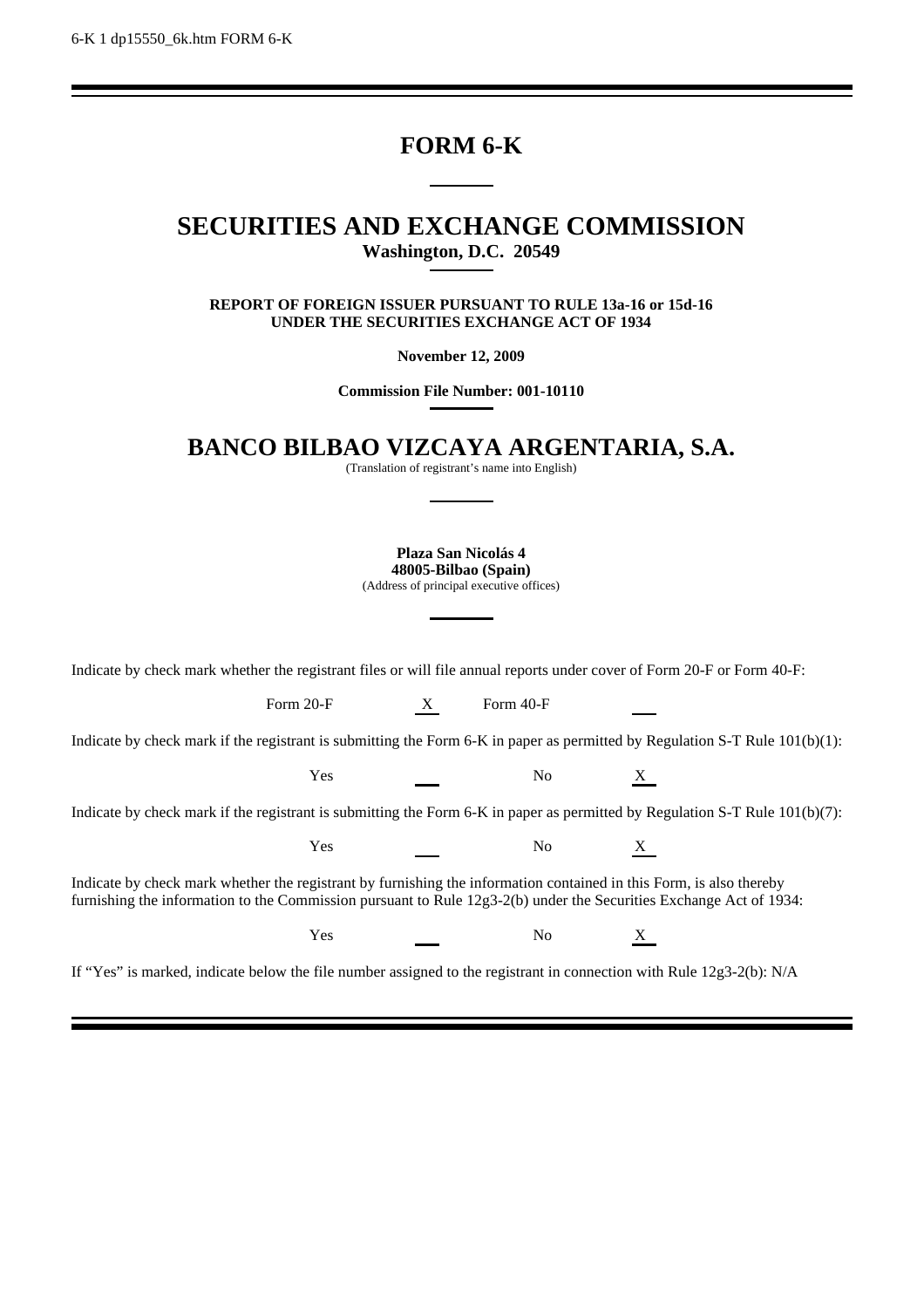# **BANCO BILBAO VIZCAYA ARGENTARIA, S.A.**

# **TABLE OF CONTENTS**

# **ITEM 1. RESULTS OF OPERATIONS FOR NINE MONTHS ENDED SEPTEMBER 30, 2009** 1

i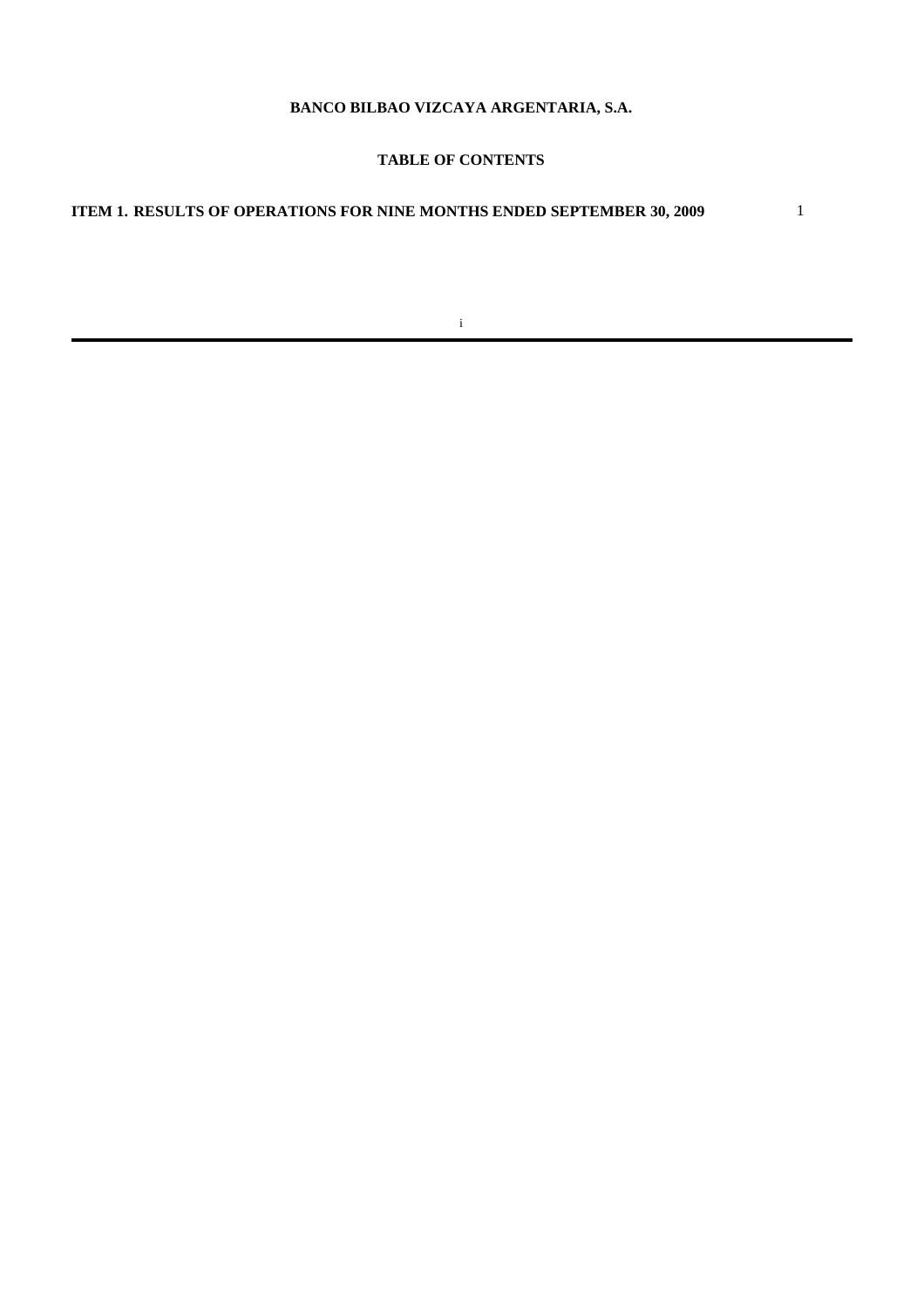## **ITEM 1. RESULTS OF OPERATIONS FOR NINE MONTHS ENDED SEPTEMBER 30, 2009**

### **CERTAIN TERMS AND CONVENTIONS**

The terms below are used as follows throughout this report:

- **"BBVA", "Bank"** or **"Group"** means Banco Bilbao Vizcaya Argentaria, S.A. and its consolidated subsidiaries unless otherwise indicated or the context otherwise requires. BBVA was formed by the merger of Banco Bilbao Vizcaya, S.A. ("BBV") and Argentaria, Caja Postal y Banco Hipotecario, S.A. ("Argentaria"), which was approved by the shareholders of each institution on December 18, 1999.
- **"BBVA Compass"** means Compass Bancshares, Inc. and its consolidated subsidiaries, unless otherwise indicated or the context otherwise requires.
- **"Latin America"** refers to Mexico and the countries in which we operate in South America and Central America.

First person personal pronouns used in this report, such as **"we", "us",** or **"our",** mean BBVA.

In this report, **"\$", "U.S. dollars**", and "dollars" refer to United States Dollars and "**€**" and "**euro**" refer to Euro.

# **FORWARD-LOOKING STATEMENTS**

This report contains statements that constitute forward-looking statements within the meaning of Section 27A of the Securities Act of 1933, Section 21E of the U.S. Securities Exchange Act of 1934, as amended, and the safe harbor provisions of the Private Securities Litigation Reform Act of 1995. Forward-looking statements may include words such as "believe", "expect", "estimate", "project", "anticipate", "should", "intend", "probability", "risk", "VaR", "target", "goal", "objective" and similar expressions or variations on such expressions. Forward-looking statements are not guarantees of future performance and involve risks and uncertainties, and actual results may differ materially from those in the forward-looking statements as a result of various factors.

Factors that could cause actual results to differ materially from those in forward-looking statements include, among others:

• general political, economic and business conditions in Spain, the European Union ("EU"), Latin America, the United States and other regions, countries or territories in which we operate;

- changes in applicable laws and regulations, including taxes;
- the monetary, interest rate and other policies of central banks in Spain, the EU, the United States and elsewhere;

• changes or volatility in interest rates, foreign exchange rates (including the euro to U.S. dollar exchange rate), asset prices, equity markets, commodity prices, inflation or deflation;

• ongoing market adjustments in the real estate sectors in Spain, the United States and Mexico;

• the effects of competition in the markets in which we operate, which may be influenced by regulation or deregulation;

• changes in consumer spending and savings habits, including changes in government policies which may influence investment decisions;

our ability to hedge certain risks economically;

• our success in managing the risks involved in the foregoing, which depends, among other things, on our ability to anticipate events that cannot be captured by the statistical models we use; and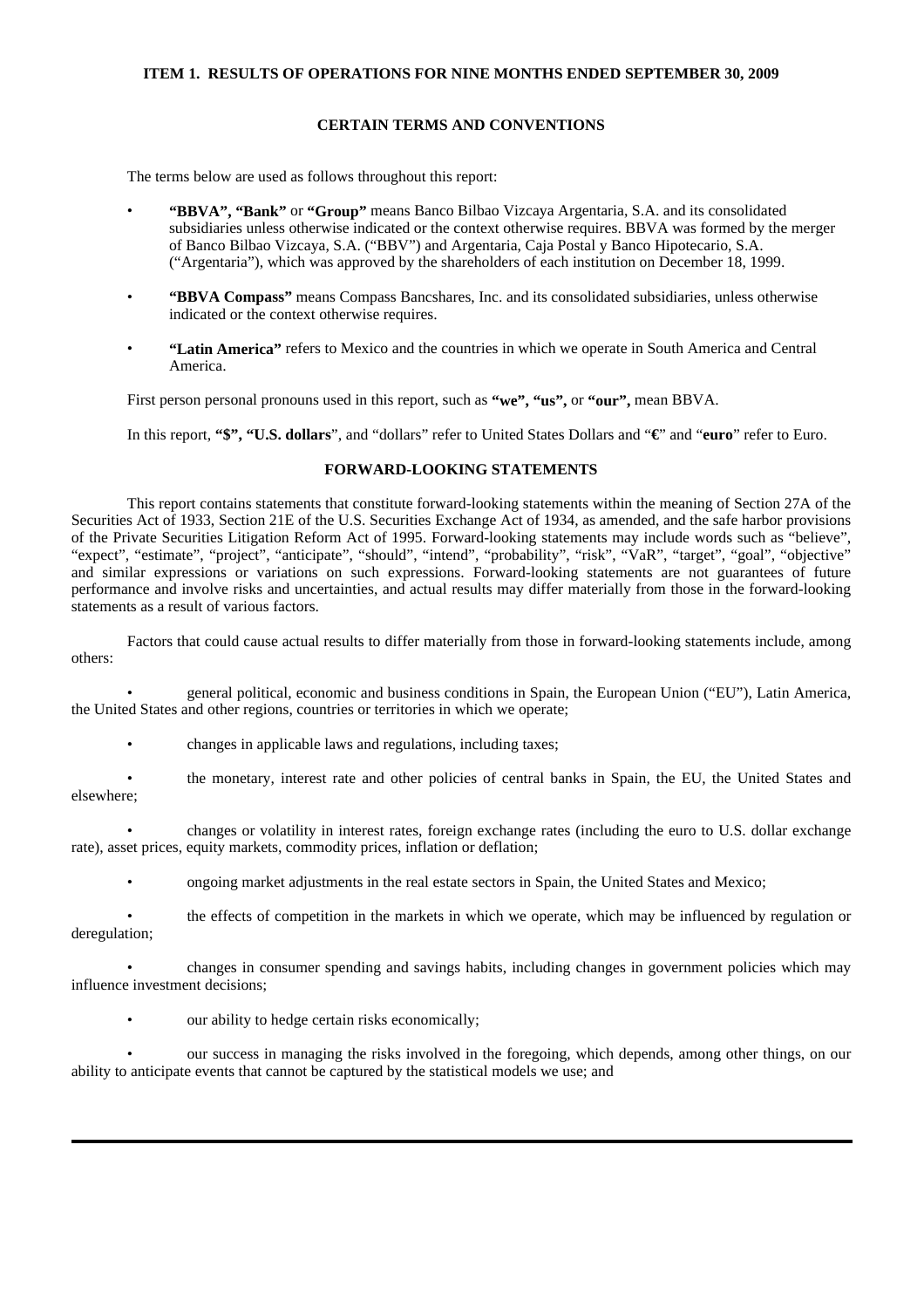force majeure and other events beyond our control.

Readers are cautioned not to place undue reliance on such forward-looking statements, which speak only as of the date hereof. We undertake no obligation to release publicly the result of any revisions to these forward-looking statements which may be made to reflect events or circumstances after the date hereof, including, without limitation, changes in our business or acquisition strategy or planned capital expenditures, or to reflect the occurrence of unanticipated events.

#### **PRESENTATION OF FINANCIAL INFORMATION**

BBVA's consolidated annual and interim financial statements were prepared in accordance with the International Financial Reporting Standards adopted by the European Union ("EU-IFRS") required to be applied under the Bank of Spain's Circular 4/2004 of 22 December 2004 on Public and Confidential Financial Reporting Rules and Formats and as amended thereafter ("Circular 4/2004").

The financial information included in this report on Form 6-K is unaudited and has been prepared by applying EU-IFRS required to be applied under the Bank of Spain's Circular 4/2004 on a consistent basis with that applied to BBVA's consolidated annual an interim financial statements.

This report on Form 6-K should be read in conjunction with the consolidated financial statements and related notes (the "Consolidated Financial Statements") included in BBVA's 2008 Annual Report on Form 20-F filed with the United States Securities and Exchange Commission (the "SEC" or "Commission") on April 2, 2009 (the "2008 Form 20-F") and BBVA's Interim Consolidated Financial Statements on Form 6-K for the six months ended June 30, 2009 (the "June 30, 2009 6-K") filed with the SEC on October 5, 2009.

The EU-IFRS required to be applied under the Bank of Spain's Circular 4/2004 differs in certain respects from generally accepted accounting principles in the United States, or U.S. GAAP. BBVA's 2008 Form 20-F and June 30, 2009 6-K includes a reconciliation of certain financial information under the EU-IFRS required to be applied under the Bank of Spain's Circular 4/2004 to U.S. GAAP. We have not prepared or included in this report on Form 6-K a reconciliation of the financial information under the EU-IFRS required to be applied under the Bank of Spain's Circular 4/2004 as of September 30, 2009 or for the nine months ended September 30, 2008 and 2009.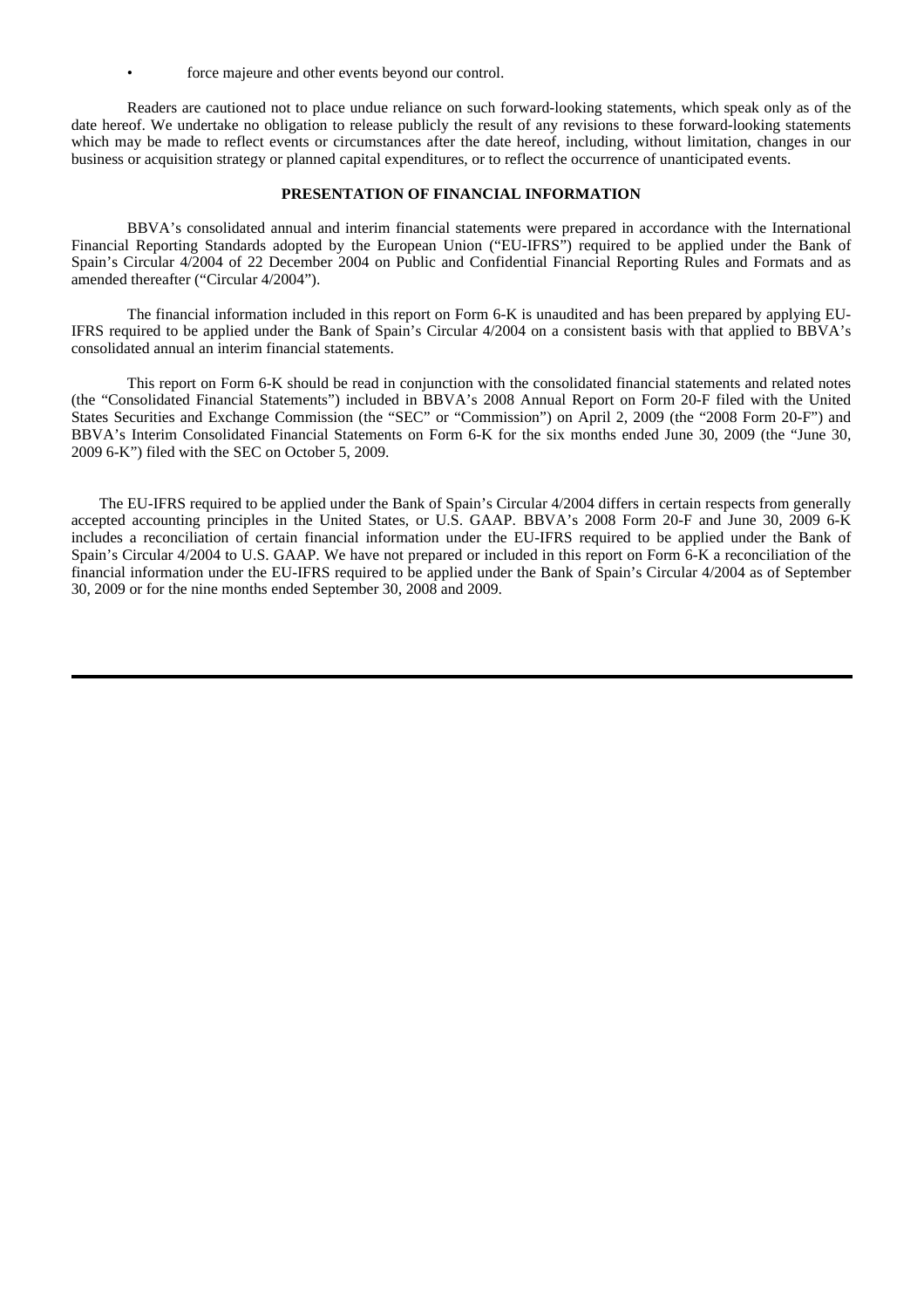#### **The BBVA Group**

BBVA is a highly diversified international financial group, with strengths in the traditional banking businesses of retail banking, asset management, private banking and wholesale banking. For the nine months ended September 30, 2009, BBVA had net income attributed to parent company of €4,179 million, and as of September 30, 2009 BBVA had total assets of €537,305 million and stockholders' equity of €30,707 million.

### **Selected Financial Data**

# **EU-IFRS (\*)**

|                                                                                | Nine months ended September 30,<br>2009<br>2008             |               |  |  |
|--------------------------------------------------------------------------------|-------------------------------------------------------------|---------------|--|--|
|                                                                                | (in millions of euros, except per share/ADS data (in euro)) |               |  |  |
| Interest and similar income                                                    | 18,325                                                      | 22,657        |  |  |
| Interest expense and similar charges                                           | (8,033)                                                     | (14,058)      |  |  |
| Net interest income                                                            | 10,292                                                      | 8,599         |  |  |
| Dividend income                                                                | 290                                                         | 402           |  |  |
| Share of profit or loss of entities accounted for using the equity method      | 6                                                           | 268           |  |  |
| Fee and commission income                                                      | 3,928                                                       | 4,177         |  |  |
| Fee and commission expenses                                                    | (661)                                                       | (755)         |  |  |
| Net gains (losses) on financial assets and liabilities                         | 644                                                         | 1,369         |  |  |
| Net exchange differences                                                       | 480                                                         | 50            |  |  |
| Other operating income                                                         | 2,502                                                       | 2,838         |  |  |
| Other operating expenses                                                       | (2,106)                                                     | (2,528)       |  |  |
| <b>Gross income</b>                                                            | 15,375                                                      | 14,420        |  |  |
| Administration costs                                                           | (5,576)                                                     | (5,740)       |  |  |
| Depreciation and amortization                                                  | (528)                                                       | (512)         |  |  |
| Provision (net)                                                                | (234)                                                       | (594)         |  |  |
| Impairment on financial assets (net)                                           | (3,686)                                                     | (2,081)       |  |  |
| Net operating income                                                           | 5,351                                                       | 5,493         |  |  |
| Impairment on other assets (net)                                               | (301)                                                       | (11)          |  |  |
| Gains (losses) in written off assets not classified as non-current assets held |                                                             |               |  |  |
| for sale                                                                       | 18                                                          | 40            |  |  |
| Gains (losses) in non-current assets held for sale not classified as           |                                                             |               |  |  |
| discontinued operations                                                        | 882                                                         | 776           |  |  |
| Income before tax                                                              | 5,950                                                       | 6,298         |  |  |
| Income tax                                                                     | (1, 418)                                                    | (1,529)       |  |  |
| Income from ordinary activities                                                | 4,532                                                       | 4,768         |  |  |
| Income from discontinued operations (net)                                      |                                                             |               |  |  |
| Net income                                                                     | 4,532                                                       | 4,768         |  |  |
| Net income attributed to parent company                                        | 4,179                                                       | 4,501         |  |  |
| Profit or loss attributed to minority interest                                 | 353                                                         | 267           |  |  |
| Per share/ADS <sup>(1)</sup> Data                                              |                                                             |               |  |  |
| Net operating income <sup><math>(2)</math></sup>                               | 1.44                                                        | 1.48          |  |  |
| Number of shares outstanding (at period end)                                   | 3,747,969,121                                               | 3,747,969,121 |  |  |
| Net income attributed to parent company $^{(2)}$                               | 1.12                                                        | 1.21          |  |  |
|                                                                                |                                                             |               |  |  |

(\*) EU-IFRS required to be applied under the Bank of Spain's Circular 4/2004.<br>
(1) Each American Depositary Share ("ADS" or "ADSs") represents the right to

Each American Depositary Share ("ADS" or "ADSs") represents the right to receive one ordinary share.

(2) Calculated on the basis of the weighted average number of BBVA's ordinary shares outstanding during the relevant period (3,715 million and 3,713 million shares in the nine months ended September 30, 2009 and 2008, respectively).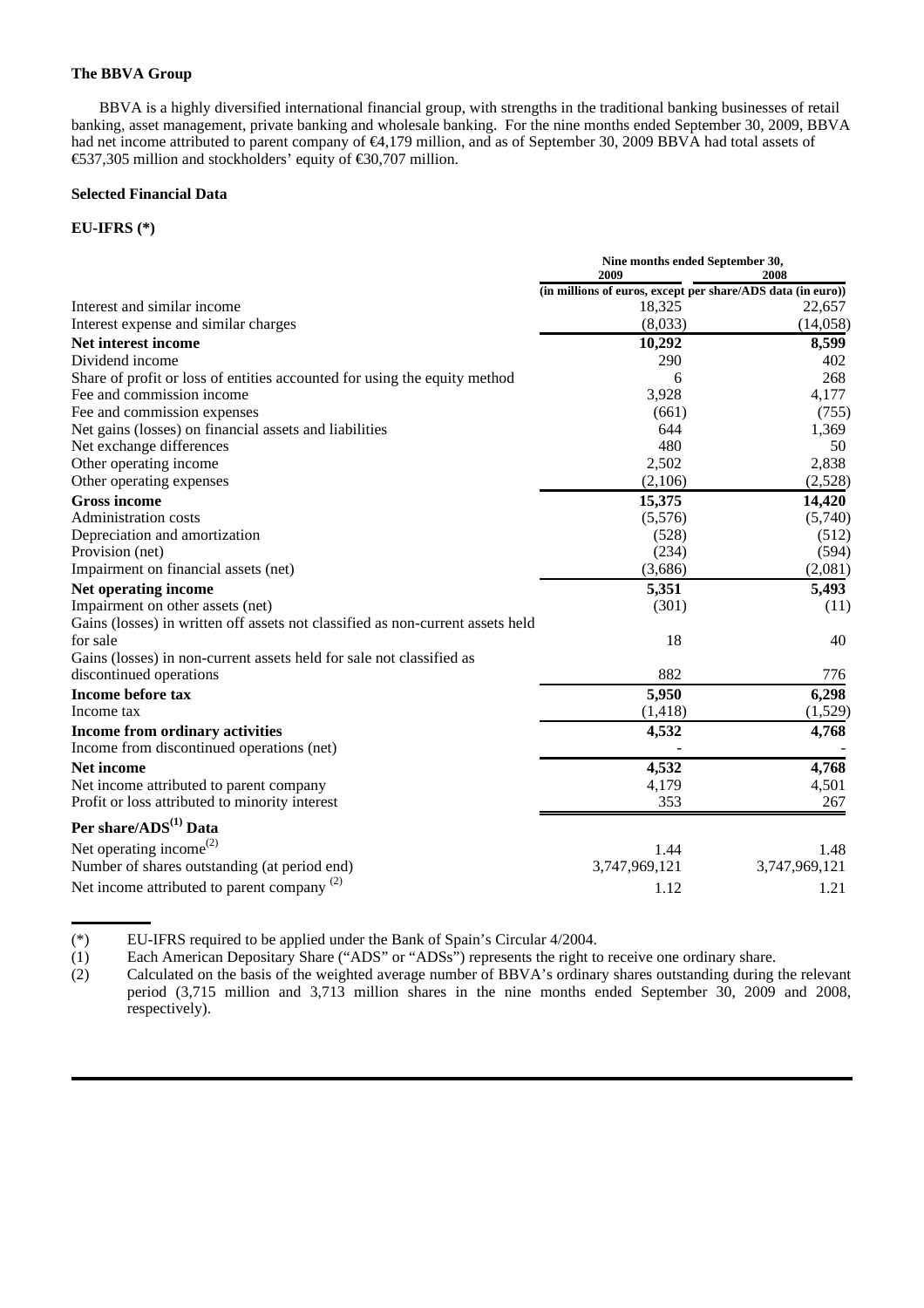# **EU-IFRS (\*)**

|                                               |         | As of September 30, As of December 31, As of September 30, |         |
|-----------------------------------------------|---------|------------------------------------------------------------|---------|
|                                               | 2009    | 2008                                                       | 2008    |
|                                               |         | (in millions of euros, except percentages)                 |         |
| <b>Consolidated balance sheet data</b>        |         |                                                            |         |
| <b>Total assets</b>                           | 537,305 | 542,650                                                    | 527,932 |
| Capital stock                                 | 1,837   | 1,837                                                      | 1,837   |
| Loans and receivables (net)                   | 345.629 | 369,494                                                    | 364,754 |
| Deposits from other creditors                 | 249.365 | 255,236                                                    | 237,648 |
| Minority interests                            | 1,254   | 1,049                                                      | 1,006   |
| Stockholders' funds                           | 29,997  | 26,586                                                     | 26,575  |
| Stockholders' equity                          | 30,707  | 26,705                                                     | 27,336  |
|                                               |         | Nine months ended September 30,                            |         |
|                                               |         | 2009                                                       | 2008    |
| <b>Consolidated ratios</b>                    |         |                                                            |         |
| Profitability ratios:                         |         |                                                            |         |
| Net interest margin <sup>(3)</sup>            |         | 2.52%                                                      | 2.26%   |
| Return on average total assets <sup>(4)</sup> |         | 1.11%                                                      | 1.25%   |
| Return on average equity <sup>(5)</sup>       |         | 21.2%                                                      | 25.5%   |
|                                               |         | Nine months ended September 30,                            |         |
|                                               |         | 2009                                                       | 2008    |
| Credit quality data                           |         | (in millions of euros, except percentages)                 |         |
|                                               |         |                                                            |         |
| Non-performing assets <sup>(6)</sup>          |         | 12,500                                                     | 6,544   |
| Loan loss reserve <sup>(7)</sup>              |         | 8,459                                                      | 8,328   |
| Non-performing assets (NPA) ratio             |         | 3.4%                                                       | 1.7%    |
| Non-performing assets (NPA) coverage ratio    |         | 68%                                                        | 127%    |

- (\*) EU-IFRS required to be applied under the Bank of Spain's Circular 4/2004.
- (3) Represents net interest income as a percentage of average total assets.<br>(4) Represents annualized net income for the period, which we calculate
- Represents annualized net income for the period, which we calculate as our net income for the period multiplied by four thirds, as a percentage of average total assets for the period.
- (5) Represents annualized net income attributed to the parent company for the period, which we calculate as our net income attributed to the parent company for the period multiplied by four thirds, as a percentage of average stockholders' funds for the period.
- (6) Non-performing assets include: non-performing loans (€12,130 million and €6,405 million as of September 30, 2009 and 2008, respectively) and other non-performing assets ( $\text{\textsterling}370$  million and  $\text{\textsterling}139$  millions as of September 30, 2009 and 2008, respectively).
- (7) Includes loan loss reserve and contingent liabilities loss reserve.

### **Summary of Results of Operations**

Net interest income rose 19.7% to €10,292 million for the nine months ended September 30, 2009 from €8,599 million for the nine months ended September 30, 2008 due to our pricing policy and to active management of the structural risks on our balance sheet in the context of a slowdown in business. In BBVA's business with customers in the euro zone the sharp decline in interest rates in recent quarters initially had a positive effect because assets were repriced more slowly than liabilities. However, now the reduction in the yield on loans (down 73 basis points to 3.68% as of September 30, 2009) is greater than the decline in the cost of funds (down 37 basis points to 0.85% as of September 30, 2009). Consequently the customer spread has dropped to 2.83% for the nine months ended September 30, 2009, returning to the level prior to the drastic decline in interest rates. Nevertheless, the risk profile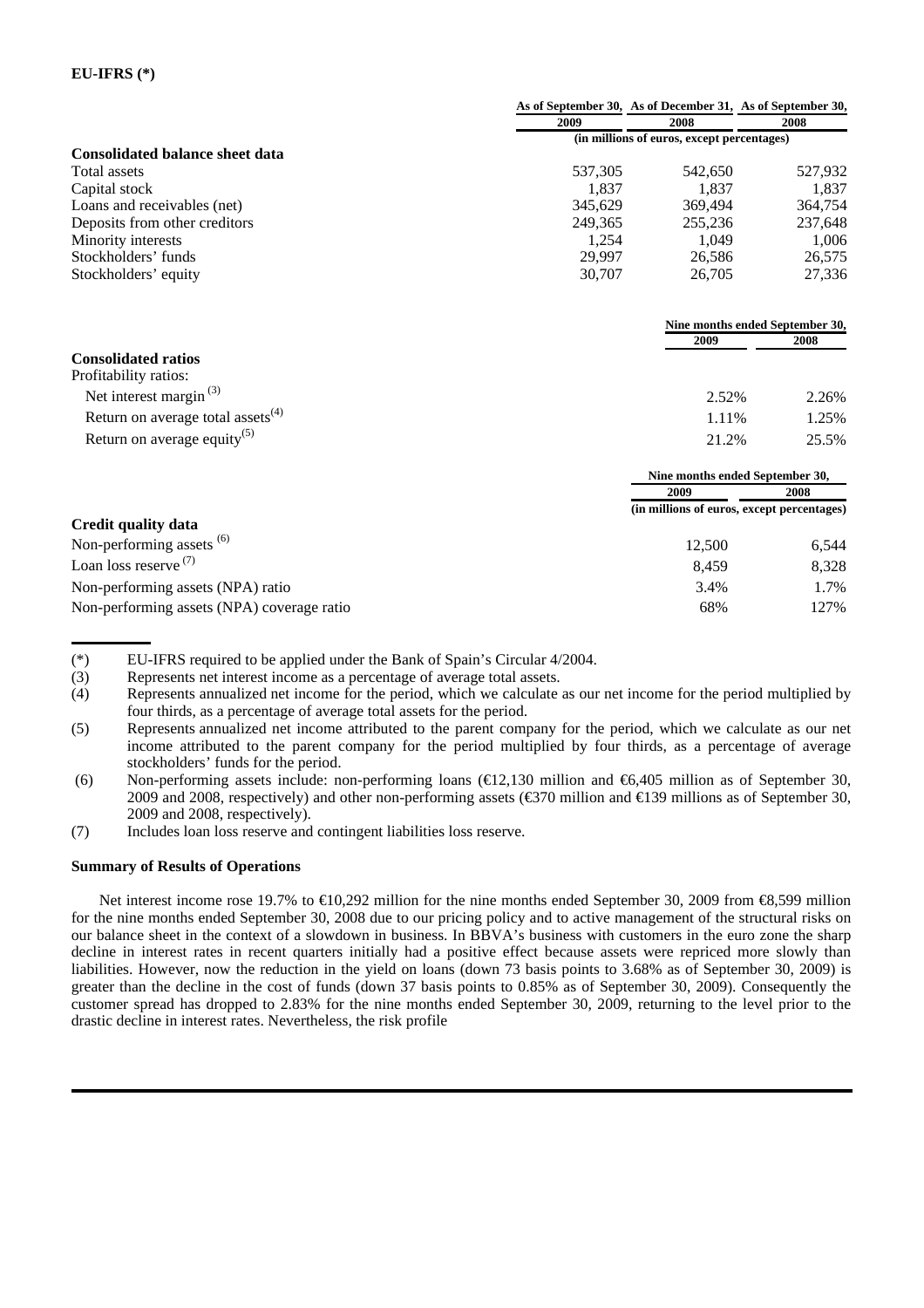is now lower because assets, such as the consumer finance portfolio, have shrunk and liabilities, in the form of liquid funds, have expanded.

Dividend income decreased to €290 million for the nine months ended September 30, 2009, compared to €402 million for the nine months ended September 30, 2008. The difference is due to timing differences associated with our receipt of Telefonica S.A.'s second dividend (€133 million), which was booked in the third quarter last year; whereas, this year it will be booked in the fourth quarter.

Share of profit or loss of entities accounted for using the equity method comes to  $66$  million for the nine months ended September 30, 2009. This is significantly lower than €268 million for the nine months ended September 30, 2008, which included €212 million on sales from the industrial holdings portfolio, principally our interest in Gamesa Corporación Tecnológica, S.A..

Fees and commission income and expenses (net) was down 4.5% to €3,267 million for the nine months ended September 30, 2009 from €3,422 million for the nine months ended September 30, 2008, mainly due to the decrease on fees and commission income from mutual funds and pensions funds.

Net gains (losses) on financial assets and liabilities and exchange rates decreased to €1,124 million for the nine months ended September 30, 2009 from €1,419 million for the nine months ended September 30, 2008, which is €295 million less than the same period last year. The  $\in$ 1,419 million for the nine months ended September 30, 2008 included  $\in$ 232 million related to the Group's sale of shares in the initial public offering of Visa, Inc.

Net operating income and expenses for the nine months ended September 30, 2009 was €396 million, an increase of 28.1% compared to €310 million for the nine months ended September 30, 2008.

Administration costs and depreciation and amortization for the nine months ended September 30, 2009 was €6,105 million compared to €6,252 million for the nine months ended September 30, 2008, a decrease of 2.4% due to a strict control in administration cost.

Net provisions for the nine months ended September 30, 2009 came to €234 million. This is €360 million less than €94 million provided for the nine months ended September 30, 2008, which included  $\bigoplus$  70 million for one-off early retirements.

Impairment on financial assets (net) were up 77.1% in the nine months ended September 30, 2009 to €3,686 million from €2,081 million in the nine months ended September 30, 2008, mainly due to the increase of non-performing assets (€12,500 million and €6,544 million as of September 30, 2009 and 2008, respectively) due primarily to the deterioration of the economic environment. The Group's non-performing asset ratio increased substantially to 3.4% as of September 30, 2009 from 1.7% as of September 30, 2008. In addition, the Group's coverage ratio dropped significantly to 68% as of September 30, 2009 from 127% as of September 30, 2008 mainly due to the write-offs made during the nine months ended September 30, 2009.

Impairment on other assets (net) for the nine months ended September 30, 2009 was  $\in 301$  million compared to  $\in 11$ million for the nine months ended September 30, 2008, an increase of €290 million due primarily to impairment charges for investments in tangible assets and inventories from our real estate businesses.

Gains (losses) in non-current assets held for sale not classified as discontinued operations for the nine months ended September 30, 2009 was €882 million, an increase of 13.6% million, compared to €776 million for the nine months ended September 30, 2008. The €882 million for the nine months ended September 30, 2009 included capital gains of €830 million generated by the sale on September 25, 2009, of 948 fixed assets (mainly branch offices and various individual properties) to a third-party real estate investor. At the same time, BBVA signed a sale and leaseback long-term contract with such investor, which includes an option to repurchase the properties at fair values, exercisable by the Group on the agreed dates (in most cases, the termination date of each lease agreement). The  $\epsilon$ 776 million for the nine months ended September 30, 2008 included a gross gain of  $\epsilon$ 727 million from the sale of our stake in Bradesco.

Income tax for the nine months ended September 30, 2009 was €1,418 million, a decrease of 7.2% from €1,529 million for the nine months ended September 30, 2008.

Net income for the nine months ended September 30, 2009 amounted to €4,532 million, a decrease of 4.9% compared to €4,768 million for the nine months ended September 30, 2008.

Net income attributed to parent company for the nine months ended September 30, 2009 was €4,179 million, a decrease of 7.2% from €4,501 million for the nine months ended September 30, 2008.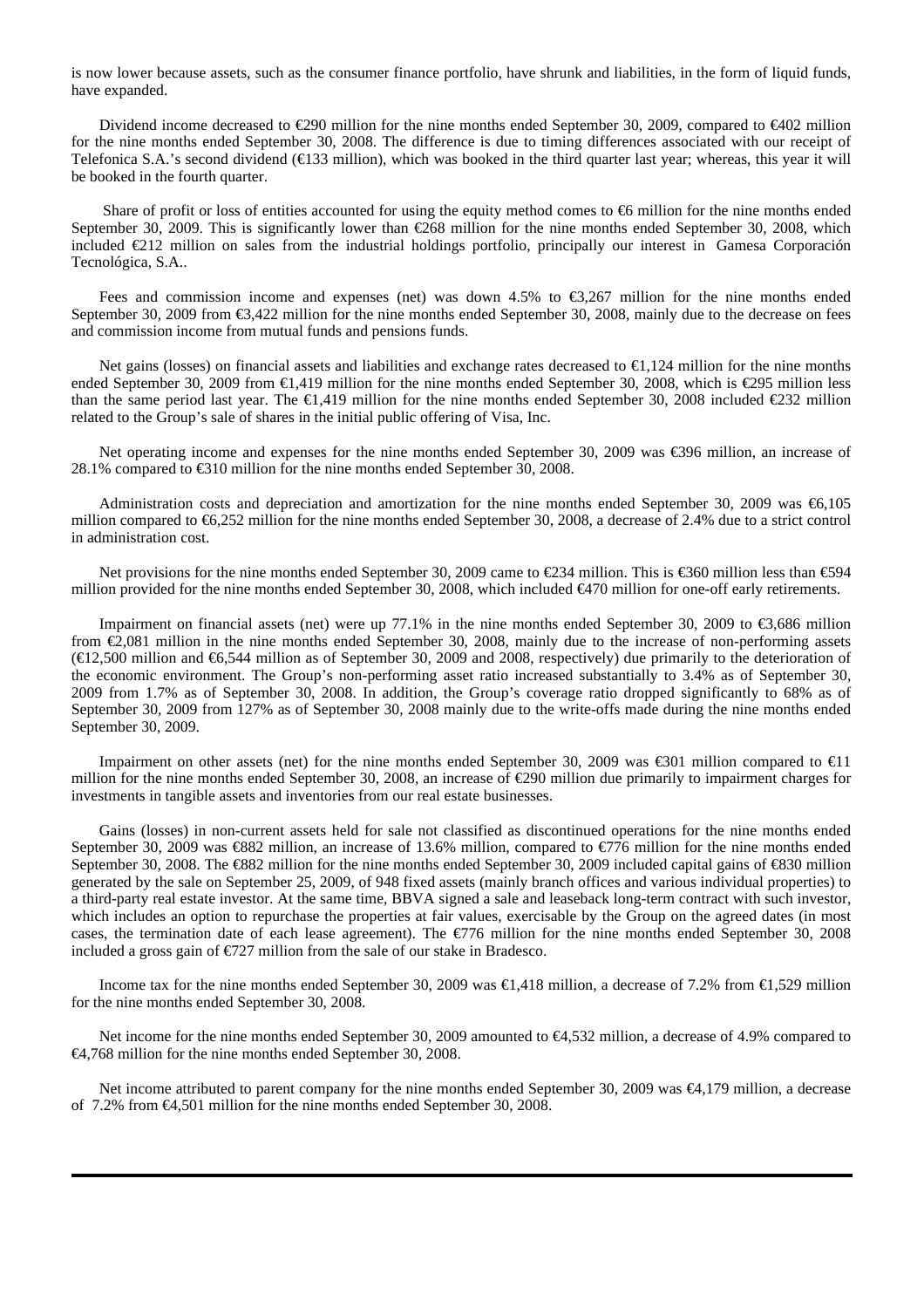Profit or loss attributed to minority interest for the nine months ended September 30, 2009 was a profit of  $\text{\textless}53$  million, an increase of 31.8% from a profit of  $\text{\textsterling}67$  million for the nine months ended September 30, 2008, primarily due to the increase in the profits obtained by certain of our subsidiaries in Latin American, primarily in Venezuela, Peru and Chile, which have minority shareholders.

#### **Key Indicators**

Return on equity was 21.2% for the nine months ended September 30, 2009 compared to 25.5% for the nine months ended September 30, 2008.

The cost/income ratios including depreciation, for the nine months ended September 30, 2009 and 2008 were 39.7% and 43.4%, respectively.

The Group's total assets as of September 30, 2009 were €537,305 million, compared to 542,650 million as of December 31, 2008 and €527,932 million as of September 30, 2008.

As of September 30, 2009 lending to customers amounted to €331,005 million, compared to €342,671 million as of December 31, 2008 and €344,641 million as of September 30, 2008, which represents a 3.4% decrease as of September 30, 2009 compared to as of September 30, 2008.

Lending to domestic customers in Spain increased in economic sector where the risk was lower. The public sector accounted for  $\epsilon 20,247$  million as of September 30, 2009, which was a year-on-year increase of 20.5%. The loan portfolio of the domestic private sector stood at €184,750 million as of September 30, 2009 and secured loans account for the main part of this. They came to  $\epsilon 106,761$  million, which is similar to the amount as a year earlier. Conversely, items of higher risk, such as commercial lending in Spain have dropped significantly (down 38.0% year-on-year).

Lending to non-resident customers as of September 30, 2009 was €126,008 million, a decrease of 6.6% compared to €134,872 million as of September 30, 2008. This item is partly affected by the depreciation of Latin-American currencies and especially by the slowdown in lending in Mexico, in the United States and in some South American countries.

Non-performing loans amounted to €12,130 million as of September 30, 2009, up significantly from €8,358 million as of December 31, 2008 and €6,405 million as of September 30, 2008, a year-on-year increase of 89.4%. Total non-performing assets (which include non-performing loans and other non-performing assets) amounted to €12,500 million as of September 30, 2009, compared to €6,544 million as of September 30, 2008, an increase of 91.0%. The non-performing asset ratio was 3.4% as of September 31, 2009 and 1.7% as of September 30, 2008. The non-performing asset coverage ratio was 68% as of September 31, 2009, down significantly from 127% as of September 30, 2008.

Non-performing loans in the domestic private sector as of September 30, 2009 stood at  $\epsilon$ 8,391 million, up significantly from €3,855 million as of September 30, 2008, but continuing to slow on a quarter-by-quarter basis. In 2009 they increased 25.7% in the first quarter, 13.2% in the second quarter and 7.6% in the third quarter. The reasons behind the improvement are the lower additions to NPL and the active debt recovery policy.

As of September 30, 2009 total customer funds, on and off the balance sheet, were €499,695 million, an increase of 1.4%, from €492,654 million as of September 30, 2008.

Customer funds on the balance sheet rose by 3.2% to €366,581 million, compared to €355,283 million as of September 30, 2008. This item is slightly higher than the customer loan portfolio, resulting in a favorable liquidity positioning. Of the above amount, customer deposits account for €249,365 million (up 4.9% year-on-year), marketable debt securities account for €98,622 million (down 3.4% year-on-year) and subordinate liabilities account for €18,594 million (up 19.9%).

Customer funds off the balance sheet came to €133,115 million, a 3.1% decrease compared to €137,371 million as of September 30, 2008.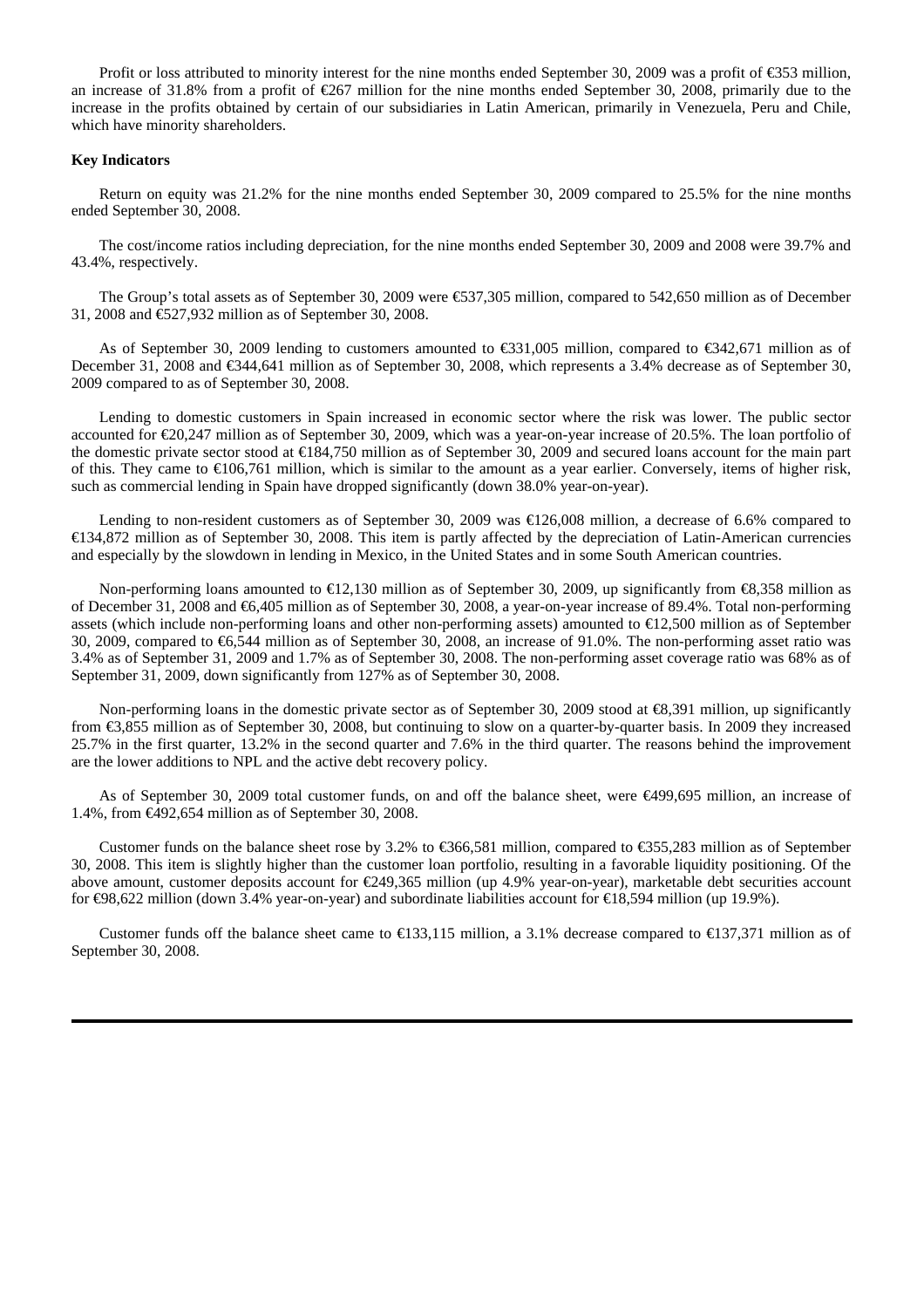#### **Base Capital**

Based on the framework of Basel II and using such additional assumptions as we consider appropriate, we have estimated that as of September 30, 2009 and December 31, 2008 our consolidated Tier I risk-based capital ratio was 9.4% and 7.9%, respectively, and our consolidated total risk-based capital ratio (consisting of both Tier I capital and Tier II capital) was 13.2% and 12.2%, as of September 30, 2009 and December 31, 2008, respectively. Basel II recommends that these ratios be at least 4% and 8%.

The increase in the Tier I risk-based capital ratio was primarily the result of the generation and retention of profit during the nine months ending September 30, 2009 and the issuance in September 2009 of mandatory convertible bonds in an aggregate amount of  $\epsilon 2,000$  million.

#### **Segment Analysis**

BBVA has a organizational structure pursuant to which it operates in the following business areas: Spain and Portugal; Wholesale Banking and Asset Management ("**WB&AM**"); Mexico; the United States; South America; and Corporate Activities. The following tables present information regarding our results of operations by business area for the nine months ended September 30, 2009 and 2008:

|                              | Information By Business Areas for the nine months ended September 30, 2009 |                  |                |                                                   |                         |                                |              |  |
|------------------------------|----------------------------------------------------------------------------|------------------|----------------|---------------------------------------------------|-------------------------|--------------------------------|--------------|--|
|                              | Spain and<br>Portugal                                                      | <b>WB&amp;AM</b> | <b>Mexico</b>  | (Million euros)<br><b>United</b><br><b>States</b> | <b>South</b><br>America | Corporate<br><b>Activities</b> | <b>Total</b> |  |
| Net interest income          | 3,693                                                                      | 871              | 2,505          | 1,100                                             | 1,822                   | 301                            | 10,292       |  |
| Net fees and commissions     | 1,123                                                                      | 389              | 805            | 411                                               | 619                     | (80)                           | 3,267        |  |
| Net gains (losses) on        |                                                                            |                  |                |                                                   |                         |                                |              |  |
| financial assets and         |                                                                            |                  |                |                                                   |                         |                                |              |  |
| liabilities and exchange     |                                                                            |                  |                |                                                   |                         |                                |              |  |
| differences                  | 153                                                                        | (13)             | 310            | 135                                               | 360                     | 179                            | 1,124        |  |
| Other income (expenses)      | 324                                                                        | 156              | 102            | (26)                                              | (1)                     | 137                            | 692          |  |
| <b>Gross income</b>          | 5,293                                                                      | 1,403            | 3,722          | 1,620                                             | 2,800                   | 540                            | 15,375       |  |
| Administration costs         | (1,752)                                                                    | (381)            | (1,110)        | (805)                                             | (1,031)                 | (497)                          | (5,576)      |  |
| Personnel expenses           | (1, 132)                                                                   | (253)            | (550)          | (498)                                             | (574)                   | (410)                          | (3, 417)     |  |
| General and                  |                                                                            |                  |                |                                                   |                         |                                |              |  |
| administrative expenses      | (620)                                                                      | (127)            | (560)          | (308)                                             | (457)                   | (87)                           | (2,159)      |  |
| Depreciation and             |                                                                            |                  |                |                                                   |                         |                                |              |  |
| amortization                 | (79)                                                                       | (9)              | (48)           | (156)                                             | (85)                    | (151)                          | (528)        |  |
| Impairment on financial      |                                                                            |                  |                |                                                   |                         |                                |              |  |
| assets (net)                 | (1,595)                                                                    | 53               | (1,097)        | (479)                                             | (310)                   | (258)                          | (3,686)      |  |
| Provisions (net) and other   |                                                                            |                  |                |                                                   |                         |                                |              |  |
| gains (losses)               | 805                                                                        |                  | (24)           | (30)                                              | (9)                     | (377)                          | 365          |  |
| Income before tax            | 2,672                                                                      | 1,066            | 1,443          | 150                                               | 1,365                   | (746)                          | 5,950        |  |
| Income tax                   | (795)                                                                      | (293)            | (340)          | (47)                                              | (316)                   | 373                            | (1, 418)     |  |
| <b>Net Income</b>            | 1,877                                                                      | 773              | 1,103          | 103                                               | 1,049                   | (373)                          | 4,532        |  |
| Profit or loss attributed to |                                                                            |                  |                |                                                   |                         |                                |              |  |
| minority interest            |                                                                            | 3                | $\overline{c}$ |                                                   | 360                     | (12)                           | 353          |  |
| Net income attributed to     |                                                                            |                  |                |                                                   |                         |                                |              |  |
| parent company               | 1,877                                                                      | 770              | 1,101          | 103                                               | 689                     | (361)                          | 4,179        |  |

|                          | Information By Business Areas for the nine months ended September 30, 2008 |                  |         |                                |                  |                         |         |
|--------------------------|----------------------------------------------------------------------------|------------------|---------|--------------------------------|------------------|-------------------------|---------|
|                          | (Million euros)                                                            |                  |         |                                |                  |                         |         |
|                          | Spain and<br>Portugal                                                      | <b>WB&amp;AM</b> | Mexico  | <b>United</b><br><b>States</b> | South<br>America | Corporate<br>activities | Total   |
| Net interest income      | 3,547                                                                      | 495              | 2,809   | 963                            | 1,554            | (769)                   | 8,599   |
| Net fees and commissions | 1,222                                                                      | 311              | 944     | 401                            | 561              | (17)                    | 3,422   |
| Net gains (losses) on    |                                                                            |                  |         |                                |                  |                         |         |
| financial assets and     |                                                                            |                  |         |                                |                  |                         |         |
| liabilities and exchange |                                                                            |                  |         |                                |                  |                         |         |
| differences              | 206                                                                        | 310              | 316     | 99                             | 163              | 325                     | 1,419   |
| Other income (expenses)  | 315                                                                        | 371              | 69      | 18                             | 6                | 201                     | 980     |
| <b>Gross income</b>      | 5,290                                                                      | 1.487            | 4,138   | 1,481                          | 2,284            | (260)                   | 14,420  |
| Administration costs     | (1, 861)                                                                   | (365)            | (1,293) | (785)                          | (951)            | (485)                   | (5,740) |
| Personnel expenses       | (1,219)                                                                    | (236)            | (649)   | (484)                          | (523)            | (417)                   | (3,528) |
| General and              |                                                                            |                  |         |                                |                  |                         |         |
| administrative expenses  | (642)                                                                      | (128)            | (645)   | (301)                          | (427)            | (69)                    | (2,212) |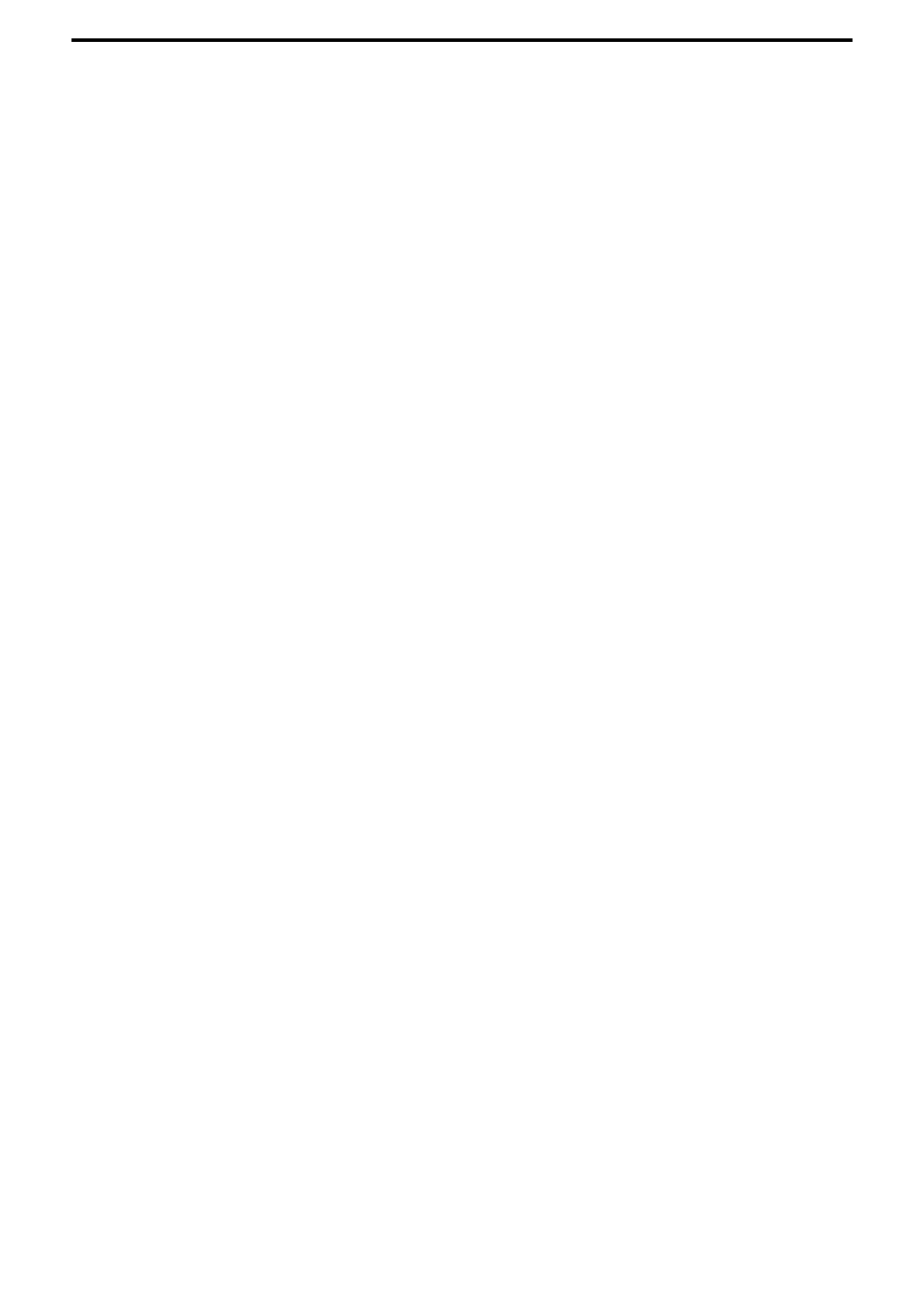|                                                             | Information By Business Areas for the nine months ended September 30, 2008 |              |                |                                                   |                  |                         |                  |
|-------------------------------------------------------------|----------------------------------------------------------------------------|--------------|----------------|---------------------------------------------------|------------------|-------------------------|------------------|
|                                                             | Spain and<br>Portugal                                                      | WB&AM        | <b>Mexico</b>  | (Million euros)<br><b>United</b><br><b>States</b> | South<br>America | Corporate<br>activities | <b>Total</b>     |
| Depreciation and<br>amortization<br>Impairment on financial | (81)                                                                       | (6)          | (57)           | (177)                                             | (75)             | (116)                   | (512)            |
| assets (net)                                                | (607)                                                                      | (205)        | (758)          | (252)                                             | (212)            | (47)                    | (2,081)          |
| Provisions (net) and other<br>gains (losses)                | 9                                                                          | 8            | (23)           | 5                                                 | (5)              | 217                     | 211              |
| Income before tax<br>Income tax                             | 2,750<br>(834)                                                             | 919<br>(172) | 2.007<br>(475) | 272<br>(87)                                       | 1,041<br>(247)   | (691)<br>286            | 6,298<br>(1,529) |
| <b>Net Income</b><br>Profit or loss attributed to           | 1,916                                                                      | 747          | 1,532          | 184                                               | 794              | (405)                   | 4,768            |
| minority interest<br>Net income attributed to               | 1,916                                                                      | 742          | 1,531          | 184                                               | 539              | (413)                   | 4,501            |
| parent company                                              |                                                                            | 5            |                |                                                   | 255              | 6                       | 267              |

#### *Spain and Portugal*

Net interest income of this business area for the nine months ended September 30, 2009 was €3.693 million, a 4.1% increase over the €3,547 million recorded for the nine months ended September 30, 2008, due to the pricing policy and a change in the deposit mix (with current and savings accounts playing a bigger role than time deposits).

Net fees and commissions of this business area amounted to €1,123 million for the nine months ended September 30, 2009, a 8.0% decrease from the €1,222 million recorded for the nine months ended September 30, 2008, due primarily to the drop in fees income from mutual and pension funds and other market-related products.

Net gains on financial assets and liabilities and exchange differences of this business area for the nine months ended September 30, 2009 was  $\bigoplus$  53 million, a 25.5% decrease from the net gains of  $\bigoplus$ 06 million for the nine months ended September 30, 2008, due primarily to the result of lower activity given market volatility.

Other income (expenses) of this business area for the nine months ended September 30, 2009 was €324 million, a 2.6% increase over the €315 million recorded for the nine months ended September 30, 2008.

As a result of the foregoing, gross income of this business area for the nine months ended September 30, 2009 was €5,293 million, a 0.1% increase over the €5,290 million recorded for the nine months ended September 30, 2008.

Administration costs of this business area for the nine months ended September 30, 2009 was €1,752 million, a 5.9% decrease from the €1,861 million recorded for the nine months ended September 30, 2008, due primarily to the Group's transformation plan, which helped to reduce wages and salaries, and thorough continued streamlining of the branch network.

Impairment on financial assets (net) of this business for the nine months ended September 30, 2009 was €1,595 million, a 163.0% increase over the €607 million recorded for the nine months ended September 30, 2008, due primarily to the significant increase in non-performing assets as a result of the economic downturn. The business area's non-performing assets ratio increased to 4.0% as of September 30, 2009 from 1.9% as of September 30, 2008.

On September 25, 2009, BBVA sold 948 fixed assets (mainly branch offices and various individual properties) to a third-party real estate investor. At the same time, BBVA signed a sale and leaseback long-term contract with such investor, which includes an option to repurchase the properties at fair values, exercisable by the Group on the agreed dates (in most cases, the termination date of each lease agreement). The price of sale was  $\bigoplus$ , 154 million, generating capital gains of approximately €830 million, recorded in the line item "Other gains (losses)" under the heading "Provisions (net) and other gains (losses)".

As a result of the foregoing, income before tax of this business area for the nine months ended September 30, 2009 was €2,672 million, a 2.9% decrease from the €2,750 million recorded for the nine months ended September 30, 2008.

Income tax of this business area for the nine months ended September 30, 2009 was €795 million, a 4.7% decrease from the  $\text{\textsterling}34$  million recorded for the nine months ended September 30, 2008, primarily as a result of the decrease in income before tax.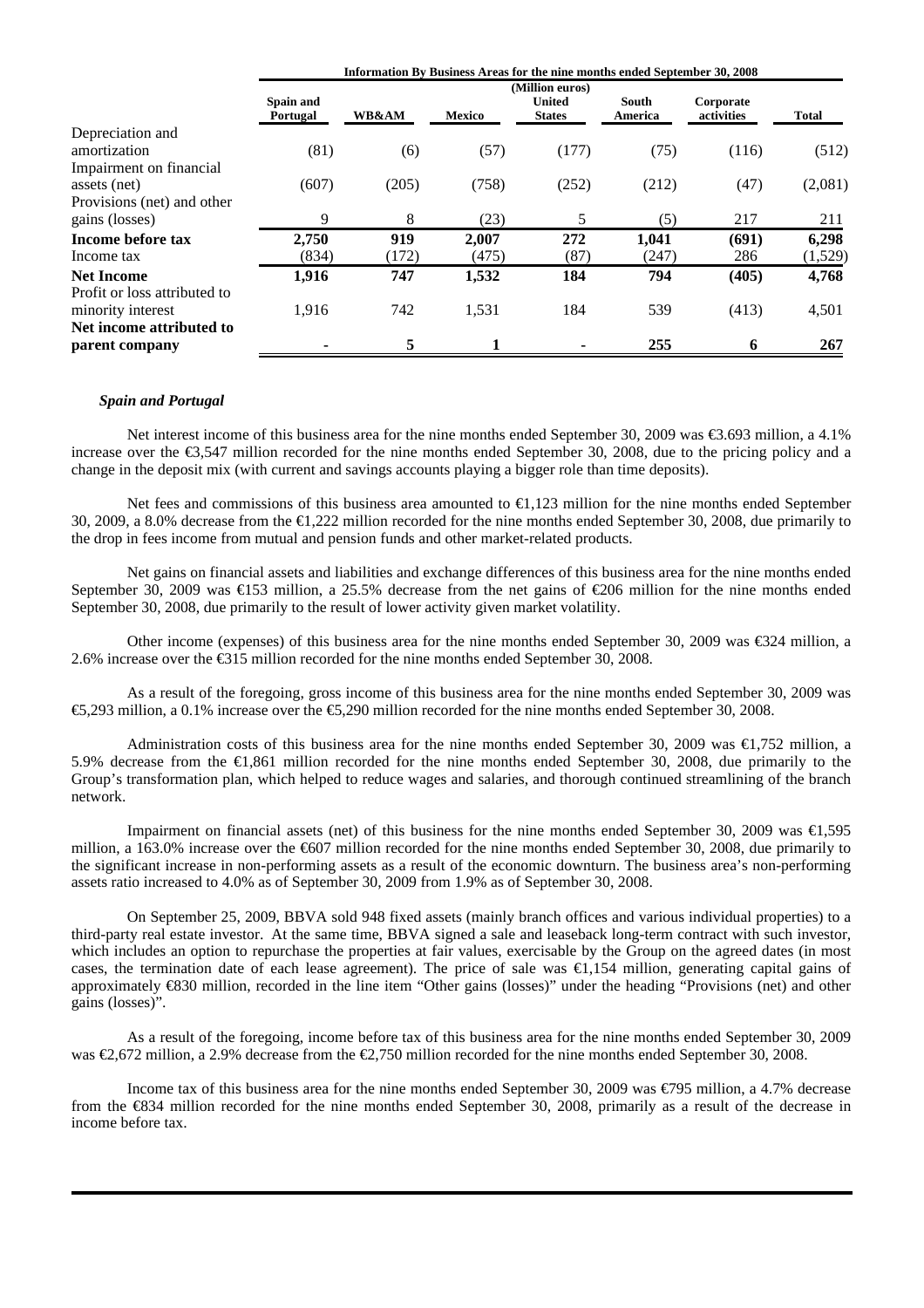As a result of the foregoing, net income attributed to parent company of this business area for the nine months ended September 30, 2009 was €1,877 million, a 2.1% decrease from the €1,916 million recorded for the nine months ended September 30, 2008.

#### *Wholesale Banking and Asset Management*

For internal management purposes, "Net interest income" and "net gains (losses) on financial assets and liabilities and exchange differences" for this business area are analyzed together. Net interest income includes the cost of funding of the market operations whose revenues are accounted for in the heading "Net gains (losses) on financial assets and liabilities and exchange differences".

Net interest income for the nine months ended September 30, 2009 was €871 million, a 75.9% increase over the €495 million recorded for the nine months ended September 30, 2008. Net gains (losses) on financial assets and liabilities and exchange differences amounted to losses of €13 million, compared to gains of €310 million for the nine months ended September 30, 2008. The sum of these headings for the nine months ended September 30, 2009 was €858 million, a 6.6% increase over the €805 million recorded for the nine months ended September 30, 2008, due primarily to active price management and an increase in the number of customer transactions.

Net fees and commissions of this business area amounted to €389 million for the nine months ended September 30, 2009, a 24.9% increase from the €311 million recorded for the nine months ended September 30, 2008, due to the fact that the area has increased its strategic focus on customers with the potential to generate high business volumes.

Other income (expenses) of this business area for the nine months ended September 30, 2009 was €156 million, a 57.6% decrease from the €371 million recorded for the nine months ended September 30, 2008, primarily reflecting the gains recognized on the sale of ownership interests in Gamesa in 2008.

As a result of the foregoing, gross income of this business area for the nine months ended September 30, 2009 was €1,403 million, a 5.6% decrease over the €1,487 million recorded for the nine months ended September 30, 2008.

Administration costs of this business area for the nine months ended September 30, 2009 was €381 million, a 4.4% increase from the €365 million recorded for the nine months ended September 30, 2008.

Impairment on financial assets (net) of this business for the nine months ended September 30, 2009 was a recovery of provision of €53 million compared to an impairment of €205 million recorded for the nine months ended September 30, 2008, due to this area requiring less provisions owing to the decline in the loan portfolio and to the focus on customers of greater credit-worthiness (which is also boosting transactional business). The business area's non-performing assets ratio increased to 0.8% as of September 30, 2009 from 0.1% as of September 30, 2008.

 As a result of the foregoing, income before tax of this business area for the nine months ended September 30, 2009 was €1,066 million, a 16.0% increase from the €919 million recorded for the nine months ended September 30, 2008.

Income tax of this business area for the nine months ended September 30, 2009 was €293 million, a 70.6% increase from the €172 million recorded for the nine months ended September 30, 2008.

Net income for the nine months ended September 30, 2009 was €773 million, a 3.5% increase from the €747 million recorded for the nine months ended September 30, 2008.

As a result of the foregoing, net income attributed to parent company of this business area for the nine months ended September 30, 2009 was  $\epsilon$ 70 million, a 3.7% increase from the  $\epsilon$ 742 million recorded for the nine months ended September 30, 2008.

#### *Mexico*

The average Mexican peso to euro exchange rate for the nine months ended September 30, 2009 decreased by 14.1% compared to the average exchange rate for the nine months ended September 30, 2008 resulting in a positive exchange rate effect on the income statement for the nine months ended September 30, 2009.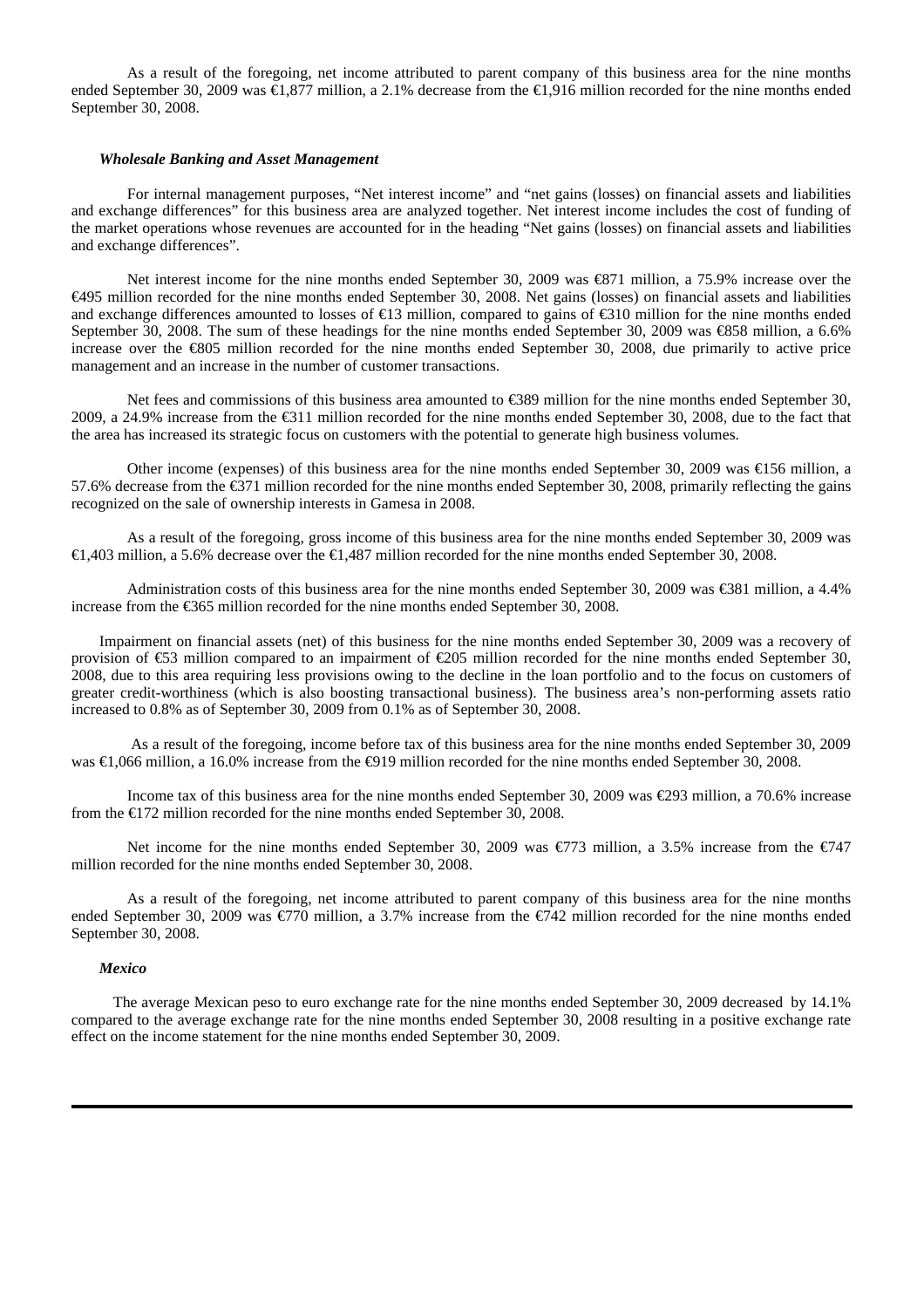Net interest income of this business area for the nine months ended September 30, 2009 was €2,505 million, a 10.8% decrease from the €2,809 million recorded for the nine months ended September 30, 2008. At constant exchange rates, net interest income climbed 3.9% year-on-year, due primarily to the strong performance in retail banking (where demand deposits and customer loans both registered growth), as well as an active pricing policy. Positive price management has helped the area offset the current product-portfolio's lower contribution to net interest income.

Net fees and commissions of this business area amounted to €805 million for the nine months ended September 30, 2009, a 14.8% decrease from the €944 million recorded for the nine months ended September 30, 2008, due to the lower pace of growth in credit cards.

Net gains on financial assets and liabilities and exchange differences of this business area for the nine months ended September 30, 2009 was €310 million, a 2.0% decrease from the net gains of €316 million for the nine months ended September 30, 2008. The nine months ended September 30, 2008 included non-recurring gains from the sales of shares in the initial public offering of Visa Inc. and there was no comparable transaction in the same period of 2009.

Other income (expenses) of this business area for the nine months ended September 30, 2009 was €102 million, a 49.9% increase over the €69 million recorded for the nine months ended September 30, 2008, due primarily to an increase in income from the pension and insurance businesses.

As a result of the foregoing, gross income of this business area for the nine months ended September 30, 2009 was €3,722 million, a 10.0% decrease from the €4,138 million recorded for the nine months ended September 30, 2008.

Administration costs of this business area for the nine months ended September 30, 2009 was €1,110 million, a 14.2% decrease from the €1,293 million recorded for the nine months ended September 30, 2008. In the latter part of 2008 we instituted certain cost-control programs to limit the rate of local currency growth in administration costs in this business area, whose effects began to be felt in 2009.

Impairment on financial assets (net) of this business for the nine months ended September 30, 2009 was €1,097 million, a 44.9% increase over the €758 million recorded for the nine months ended September 30, 2008, due primarily to increases from the consumer loan and credit card segments due to a general deterioration in economic conditions. The business area's non-performing assets ratio increased to 4.0% as of September 30, 2009 from 2.7% as of September 30, 2008.

As a result of the foregoing, income before tax of this business area for the nine months ended September 30, 2009 was €1,443 million, a 28.1% decrease from the €2,007 million recorded for the nine months ended September 30, 2008.

Income tax of this business area for the nine months ended September 30, 2009 was €340 million, a 28.5% decrease from the €475 million recorded for the nine months ended September 30, 2008, primarily as a result of the decrease in income before tax.

Net income for the nine months ended September 30, 2009 was €1,103 million, a 28.0% decrease from the €1,532 million recorded for the nine months ended September 30, 2008.

Net income attributed to parent company of this business area for the nine months ended September 30, 2009 was €1,101 million, a 28.1% decrease from the €1,531 million recorded for the nine months ended September 30, 2008.

#### *United States*

The average dollar to euro exchange rate for the nine months ended September 30, 2009 increased by 11.4% to the average exchange rate for the nine months ended September 30, 2008 resulting in a negative exchange-rate effect on the income statement for the nine months ended September 30, 2009.

Net interest income for the nine months ended September 30, 2009 was €1,100 million, a 14.2% increase over the €963 million recorded for the nine months ended September 30, 2008, due to increased volumes of activity, a lower average dollar/euro, exchange rate and our active pricing policy.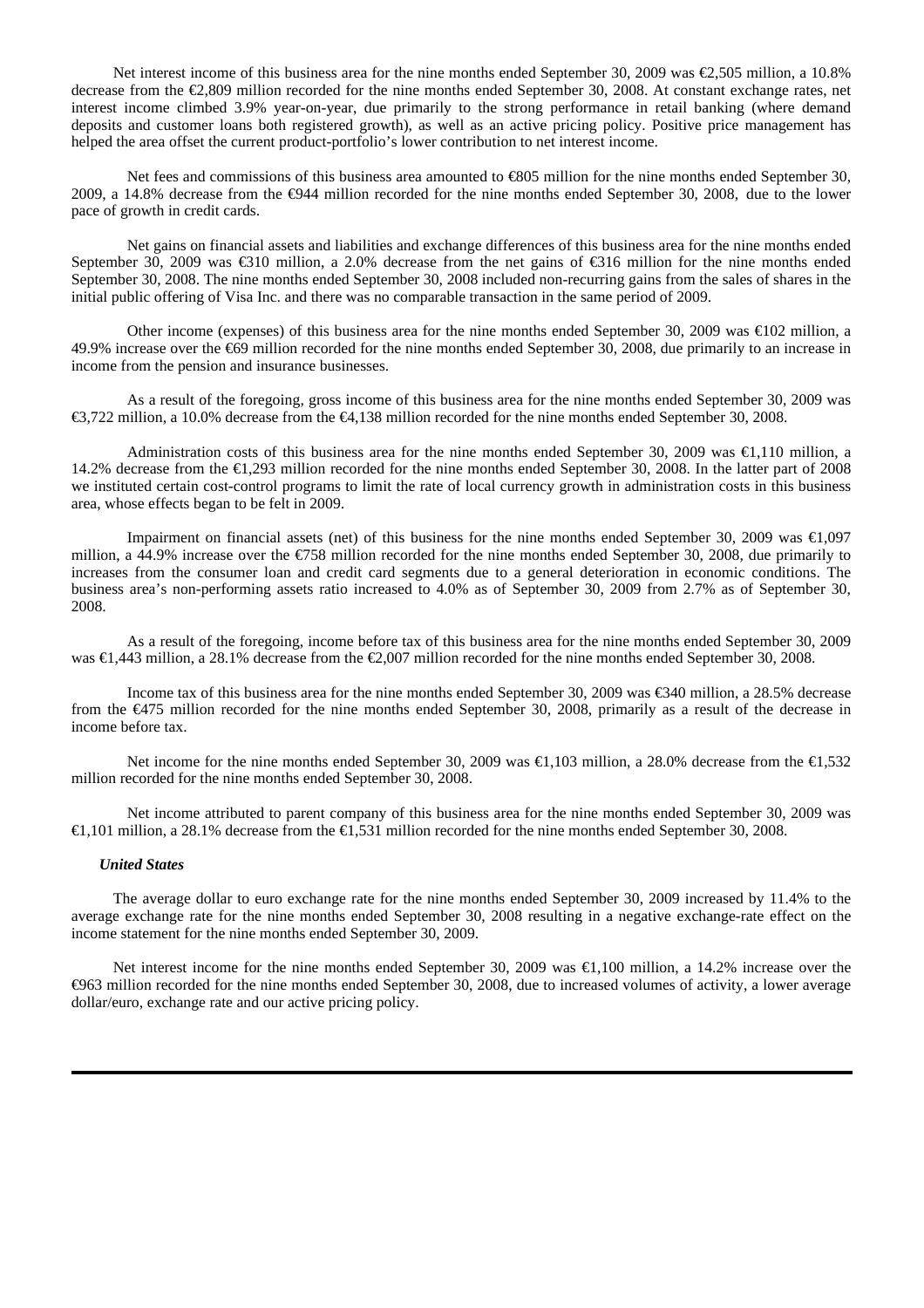Net fees and commissions of this business area amounted to €411 million for the nine months ended September 30, 2009, a 2.5% increase from the €401 million recorded for the nine months ended September 30, 2008.

Net gains on financial assets and liabilities and exchange differences of this business area for the nine months ended September 30, 2009 was €135 million, a 36.1% increase from the net gains of  $\Theta$ 9 million for the nine months ended September 30, 2008.

Other income (expenses) of this business area for the nine months ended September 30, 2009 was a loss of  $\epsilon$ 06 million compared to a gain of €18 million recorded for the nine months ended September 30, 2008, due primarily to higher contributions to the deposit guarantee fund, as a result of the one-off \$28 million contribution made during the second quarter of 2009 to the Federal Deposit Insurance Corporation (FDIC).

As a result of the foregoing, gross income of this business area for the nine months ended September 30, 2009 was €1,620 million, a 9.3% increase over the €1,481 million recorded for the nine months ended September 30, 2008.

Administration costs of this business area for the nine months ended September 30, 2009 was €805 million, a 2.5% increase over the €785 million recorded for the nine months ended September 30, 2008, primarily as a result of the exchange rate effects described above.

Impairment on financial assets (net) of this business for the nine months ended September 30, 2009 was €479 million compared with  $\epsilon$ 252 million recorded for the nine months ended September 30, 2008, due to the write off impaired assets in light of the country's economic situation. The business area's non-performing assets ratio increased to 3.9% as of September 30, 2009 from 2.7% as of September 30, 2008.

As a result of the foregoing, income before tax of this business area for the nine months ended September 30, 2009 was €150 million, a 44.7% decrease from the €272 million recorded for the nine months ended September 30, 2008.

Income tax of this business area for the nine months ended September 30, 2009 was €47 million, a 45.9% decrease from the €87 million recorded for the nine months ended September 30, 2008.

As a result of the foregoing, net income attributed to parent company of this business area for the nine months ended September 30, 2009 was €103 million, a 44.1% decrease from the €184 million recorded for the nine months ended September 30, 2008.

In addition on August 21, 2009, BBVA Compass announced that it acquired the banking operations of Guaranty Bank based in Austin, Texas from the Federal Deposit Insurance Corporation (FDIC), effective immediately. BBVA Compass acquired \$12.0 billion of assets and assumed \$11.5 billion of deposits and entered into a loss sharing agreement with the FDIC that covers all of the acquired loans, where the FDIC will bear 80% of the first \$2.3 billion of losses and 95% of the losses above that threshold. At the date of acquisition, Guaranty Bank operated 105 branches in Texas and 59 branches in California.

The acquisition results in BBVA Compass being the 15th largest U.S. commercial bank in terms of deposits with approximately \$49 billion in deposits and operations in seven high growth markets in the Sunbelt: Texas, Alabama, Arizona, California, Florida, Colorado and New Mexico. This strategic acquisition significantly strengthens BBVA Compass' existing presence in Texas, solidifying its ranking as the 4th largest bank in Texas based on its deposit market share, which increased from 4.9% to 6.4% as a result of the acquisition. The acquisition also extends BBVA Compass' general banking business into the California market.

#### *South America*

For the nine months ended September 30, 2009, the appreciation of the currencies in Venezuela and Peru positively affected the results of operations of our subsidiaries in such countries in euro terms, which was offset in part by the depreciation of the currencies in Argentina, Colombia and Chile against the euro.

Net interest income for the nine months ended September 30, 2009 was €1,822 million, a 17.3% increase over the €1,554 million recorded for the nine months ended September 30, 2008, due to larger business volumes and more favorable customers spreads.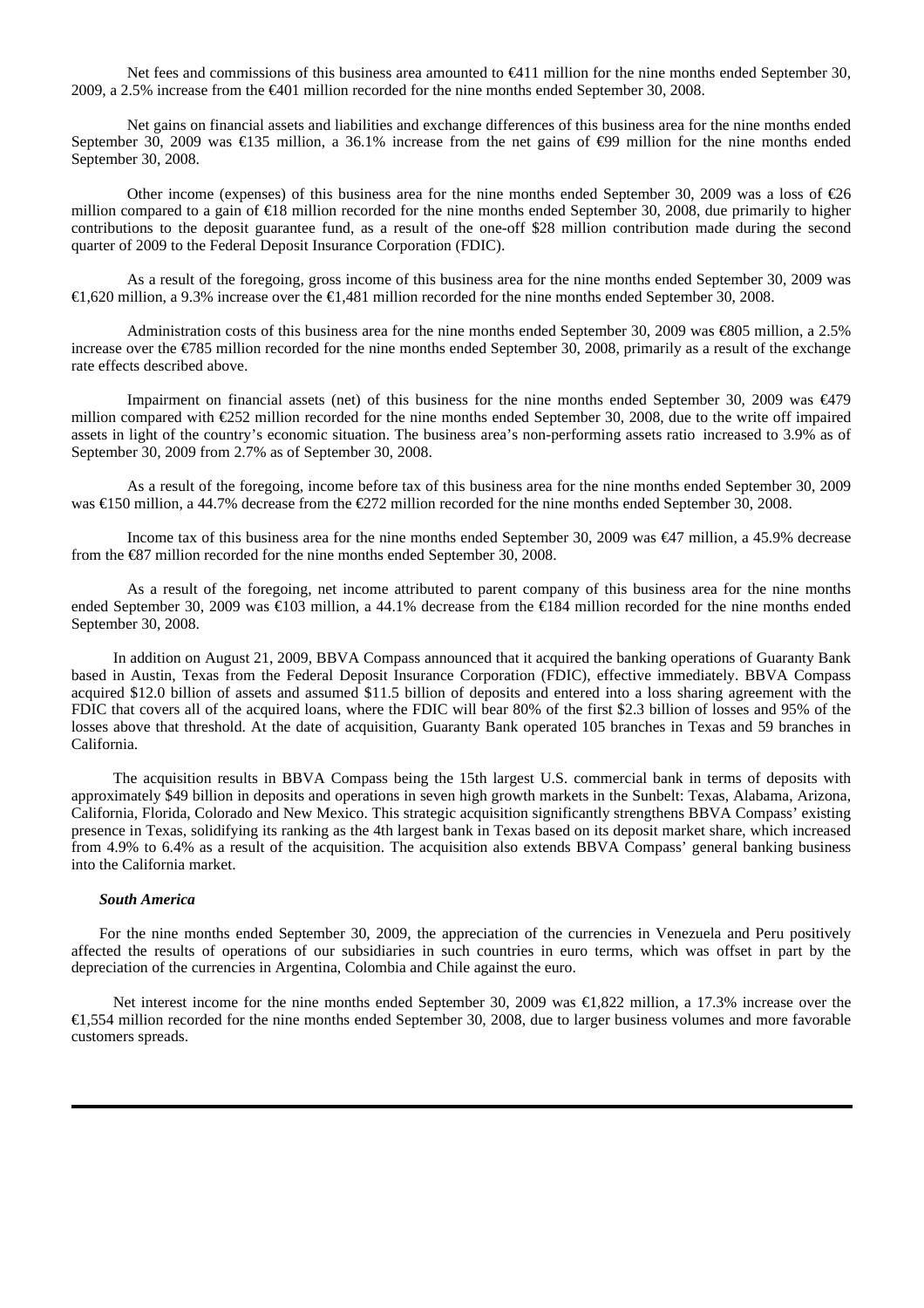Net fees and commissions of this business area amounted to €619 million for the nine months ended September 30, 2009, a 10.5% increase from the €561 million recorded for the nine months ended September 30, 2008, mainly due to an increase in banking commissions due primarily to larger business volumes.

Net gains on financial assets and liabilities and exchange differences of this business area for the nine months ended September 30, 2009 was €360 million, a 121.6% increase from the net gains of €163 million for the nine months ended September 30, 2008, due to recovery in the financial markets, which enabled some entities to realize capital gains on their fixed income portfolios as well as higher returns on proprietary trading positions held by the pension fund managers and insurance providers.

Other income (expenses) of this business area for the nine months ended September 30, 2009 was a loss of  $\bigoplus$ million compared to a gain of  $\epsilon$ 6 million recorded for the nine months ended September 30, 2008.

As a result of the foregoing, gross income of this business area for the nine months ended September 30, 2009 was €2,800 million, a 22.6% increase over the €2,284 million recorded for the nine months ended September 30, 2008.

Administration costs of this business area for the nine months ended September 30, 2009 was €1,031 million, a 8.4% increase from the  $\bigoplus$ 51 million recorded for the nine months ended September 30, 2008, due primarily to growth rates that were in line with average inflation in the region.

Impairment on financial assets (net) of this business for the nine months ended September 30, 2009 was €310 million compared with  $\epsilon 212$  million recorded for the nine months ended September 30, 2008, due to generic provisions attributable to the rise in lending volume as under Bank of Spain rules recently-made loans require higher generic provisions than older loans in our portfolio. The business area's non-performing assets ratio increased to 2.8% as of September 30, 2009 from 2.0% as of September 30, 2008.

As a result of the foregoing, income before tax of this business area for the nine months ended September 30, 2009 was €1,365 million, a 31.2% decrease from the €1,041 million recorded for the nine months ended September 30, 2008.

Income tax of this business area for the nine months ended September 30, 2009 was €316 million, a 28.2% increase from the  $\epsilon$ 247 million recorded for the nine months ended September 30, 2008.

As a result of the foregoing, net income attributed to parent company of this business area for the nine months ended September 30, 2009 was €689 million, a 27.8% decrease from the €539 million recorded for the nine months ended September 30, 2008.

#### *Corporate Activities*

Net interest income for the nine months ended September 30, 2009 was a gain of €301 million compared to a loss of €769 million recorded for the nine months ended September 30, 2008, due primarily to the favorable impact of lower interest rates and active balance sheet management.

Net fees and commissions of this business area was a loss of €80 million for the nine months ended September 30, 2009, compared to a loss of €17 million recorded for the nine months ended September 30, 2008

Net gains on financial assets and liabilities and exchange differences of this business area for the nine months ended September 30, 2009 was €179 million, a 45.0% decrease from the net gains €325 million for the nine months ended September 30, 2008.

Other income (expenses) of this business area for the nine months ended September 30, 2009 was €137 million, a 30.1% decrease from the net gains €201 million recorded for the nine months ended September 30, 2008.

As a result of the foregoing, gross income of this business area for the nine months ended September 30, 2009 was €540 million compared to a loss of €260 million recorded for the nine months ended September 30, 2008.

Administration costs of this business area for the nine months ended September 30, 2009 was €497 million, a 2.5% increase from the €485 million recorded for the nine months ended September 30, 2008.

Impairment on financial assets (net) of this business for the nine months ended September 30, 2009 was €258 million compared with €47 million recorded for the nine months ended September 30, 2008, due primarily to the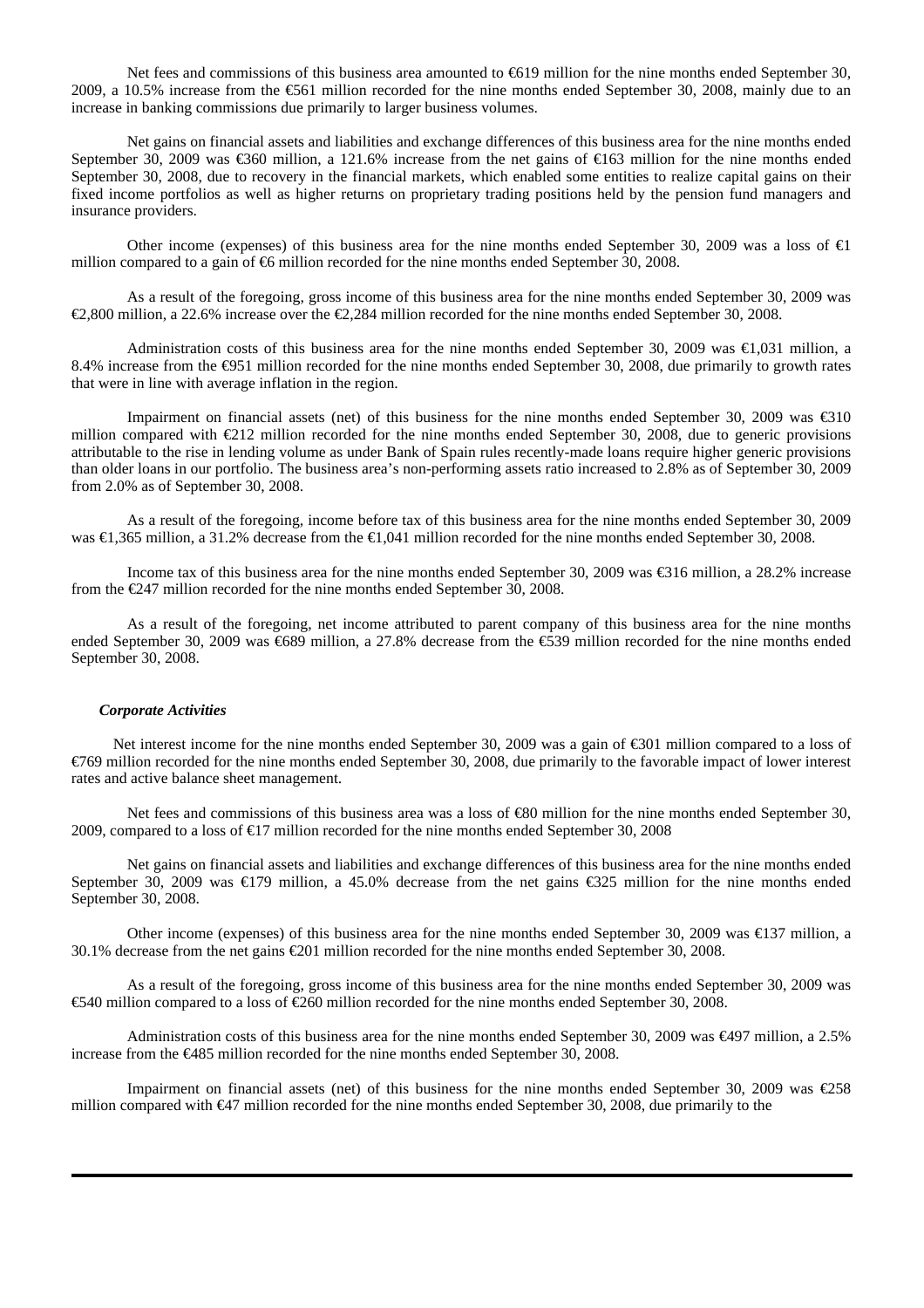increase of country risk provisions related to Brazil due to the reclassification of Brazil as a "country with transitory difficulties" by the Bank of Spain.

Provision (net) and other gains (losses) for the nine months ended September 30, 2009 was a loss of  $\epsilon$ 377 million, compared with a gain of €217 million for the nine months ended September 30, 2008. This decrease was primarily due to impairment charges for investments in tangible assets and inventories from our real estate businesses during the nine months ended September 30, 2009. The nine months ended September 30, 2008 included the gross gain of €727 million from the sale of our stake in Bradesco, which was offset in part by a one-off charge of €470 million related to early retirements.

As a result of the foregoing, income before tax of this business area for the nine months ended September 30, 2009 was a loss of €746 million, a 7.9% increase from the loss of €691 million recorded for the nine months ended September 30, 2008.

Income tax of this business area for the nine months ended September 30, 2009 was €373 million, a 30.8% increase from the €286 million recorded for the nine months ended September 30, 2008.

As a result of the foregoing, net income attributed to parent company of this business area for the nine months ended September 30, 2009 was a loss of €61 million, a 39.1% decrease from the €92 million recorded for the nine months ended September 30, 2008.

#### **Recent developments**

On September 29, 2009, the BBVA Board of Directors agreed to appoint D. Ángel Cano Fernández as President and Chief Operating Officer, in substitution of D. José Ignacio Goirigolzarri Tellaeche who leaves the Board.